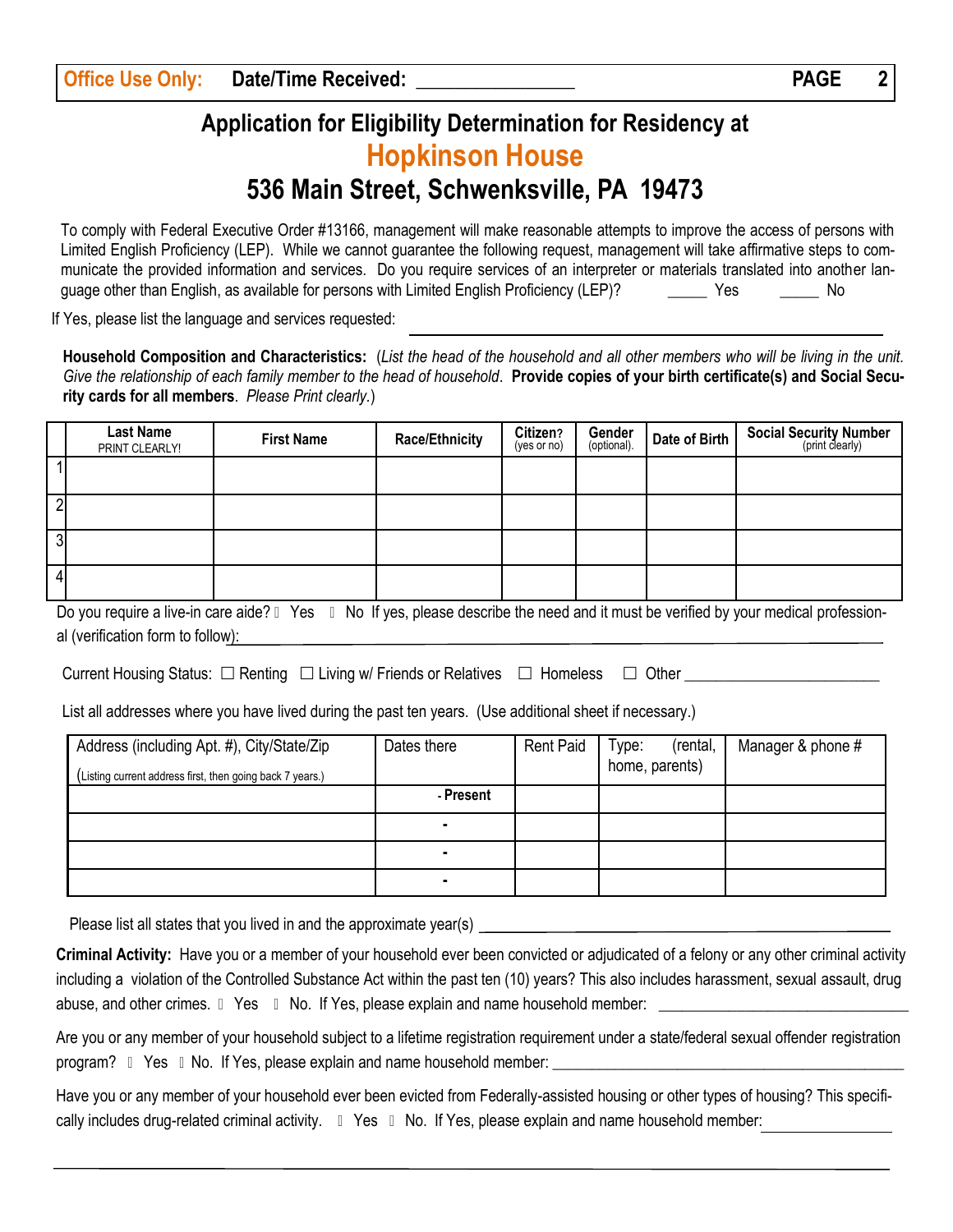## **Gross Income**:Please provide documentation for all income

| <b>Answer</b>                     | <b>Source</b>                                  | Note if amount is<br>weekly, monthly,<br>annual | <b>Documentation Needed</b>               |
|-----------------------------------|------------------------------------------------|-------------------------------------------------|-------------------------------------------|
| $\bullet$ Yes<br>$\bullet$ No     | Wages/Salaries                                 |                                                 | 3 Pay stubs & 2016 Tax Return             |
| $\bullet$ Yes<br>$\bullet$ No     | Social Security, SSI or<br>Railroad Retirement |                                                 | <b>Current Award Letter</b>               |
| $\bullet$ Yes<br>$\bullet$ No     | <b>Private Pensions/Annuities</b>              |                                                 | Most Recent Statement/Check Stub          |
| $\bullet$ Yes $\bullet$ No        | Cash Assistance/Food Stamps                    |                                                 | Most Recent Statement/Check Stub          |
| $\bullet$ Yes $\bullet$ No        | Disability Insurance                           |                                                 | Most Recent Statement/Check Stub          |
| $\bullet$ Yes $\bullet$ No        | Interest from Investments                      |                                                 | Bank Statement; Forms 1099                |
| $\bullet$ Yes $\bullet$<br>No.    | Trust Income                                   |                                                 | <b>Most Recent Statement</b>              |
| $\bullet$ Yes $\bullet$<br>No     | <b>Child Support</b>                           |                                                 | Copy of Court Order or Private agreement  |
| $\bullet$ Yes $\bullet$<br>No.    | Income from Self-Employment                    |                                                 | <b>Tax Documents or Written Statement</b> |
| $\bullet$ Yes<br>No.<br>$\bullet$ | Other: (list)                                  |                                                 |                                           |

**Assets:** Do you or any members of your family have any of the following assets?

| <b>Please Select An</b><br>Answer | <b>Current Value</b><br>Asset                                   |  | Documentation Needed As Attachments to Appli-<br>cation |  |
|-----------------------------------|-----------------------------------------------------------------|--|---------------------------------------------------------|--|
| $\bullet$ Yes $\bullet$ No        | Checking Account(s)                                             |  | Copy of last 3 Bank Statement(s)                        |  |
| $\bullet$ Yes $\bullet$ No        | Savings/Money<br>Market Account(s)                              |  | Most Recent Statement(s)                                |  |
| $\bullet$ Yes $\bullet$ No        | Stocks and Bonds                                                |  | <b>Most Recent Statement</b>                            |  |
| $\bullet$ Yes $\bullet$ No        | Certificate of Deposit                                          |  | Copy of Certificate                                     |  |
| $\bullet$ Yes<br>$\bullet$ No     | Trusts, IRA, Life Ins. Cash<br><b>Value or Pension Accounts</b> |  | <b>Most Recent Statement</b>                            |  |

| Do you or any members of your household own a home, commercial property, or other real estate?                                                                                                                                | $\Box$ Yes<br>$\Box$ No |  |
|-------------------------------------------------------------------------------------------------------------------------------------------------------------------------------------------------------------------------------|-------------------------|--|
| If yes, please list address and provide documentation: example and provide the state of the state of the state of the state of the state of the state of the state of the state of the state of the state of the state of the | Estimated Value: \$     |  |
| Other assets not covered above:                                                                                                                                                                                               |                         |  |
| Other Information: Do you have a pet you wish to bring into this facility? $\square$ Yes<br>$\Box$ No                                                                                                                         |                         |  |
| If yes, please describe the animal (typed/breed/size)                                                                                                                                                                         |                         |  |
| Do you have vehicles you wish to bring onto the property?                                                                                                                                                                     | $\Box$ Yes<br>$\Box$ No |  |
| Are the cars registered, insured, in operable condition, and owned by a member of the household?                                                                                                                              | ] No<br>$\Box$ Yes      |  |